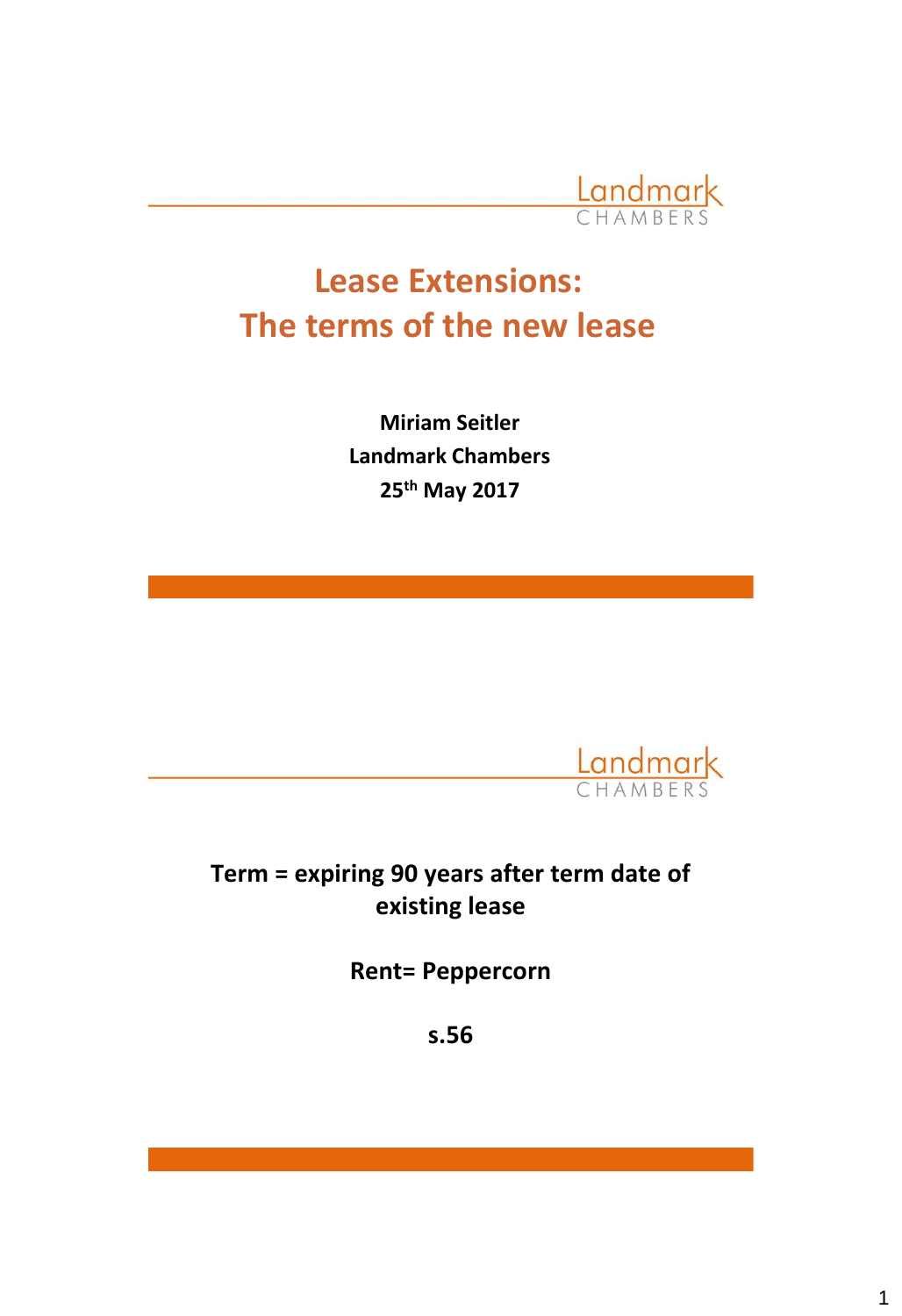

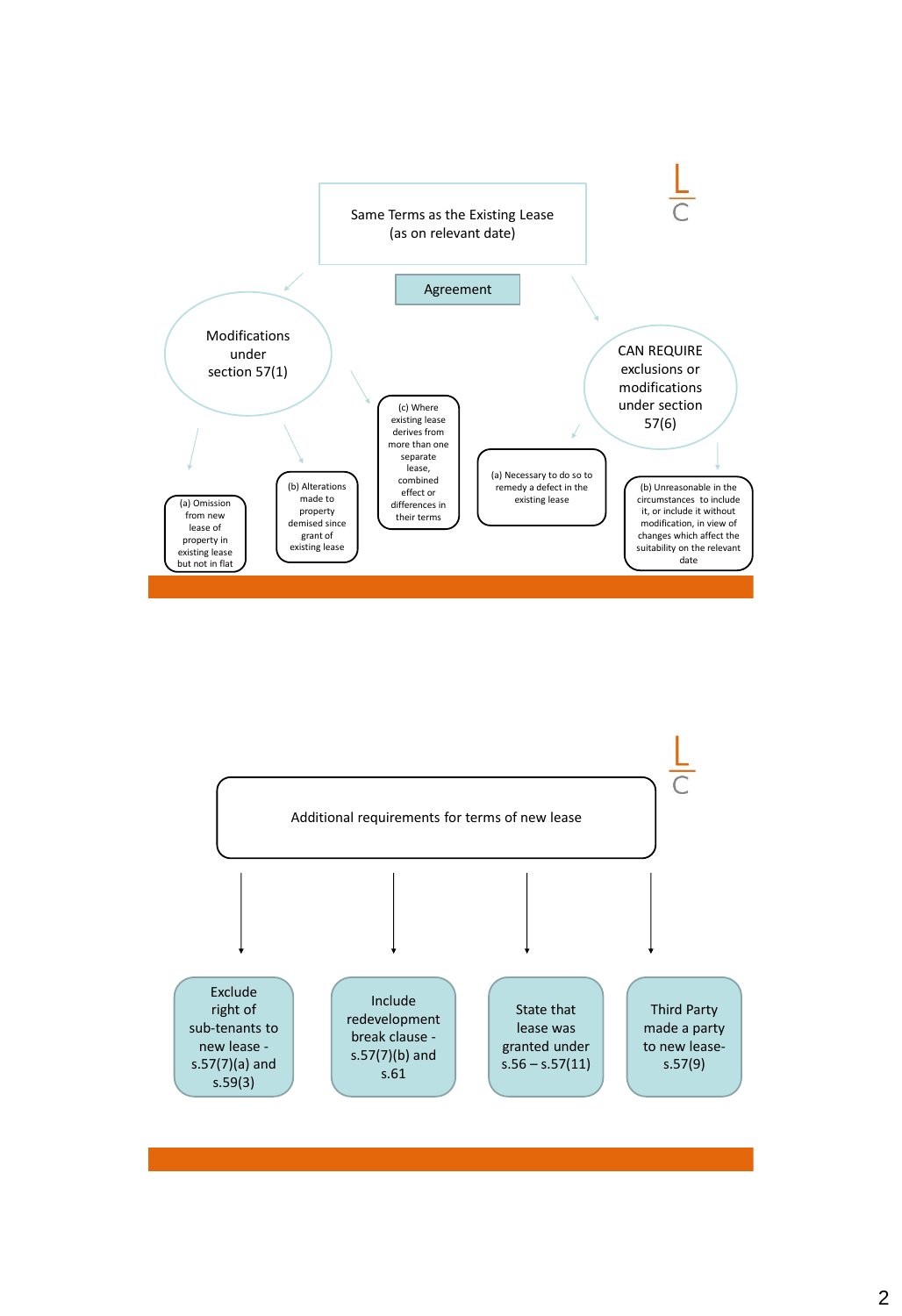#### **Modifications as may be required or appropriat section 57(1)**

#### (a) Property in the lease but not the flat

- Typically, a lease of a flat comprised in a head-lease of the building
- See drafting suggestions in *Howard de Walden Estates v Aggio* [2008] UKHL 44 at [48].
- Since then the matter has come back before the LVT in the case of *26 Cadogan Square***,** (LON/00AW/OLR/2008/0940) in which the Tribunal addressed and resolved the outstanding issues. The decision provides the best guidance on what is to be expected in a new lease of a flat granted to a head lessee.

(b) Alterations

- Show changes in layout with plans and description
- Accretions must be claimed now.

#### **Exclusions or Modifications - s.57(6)**

#### *Gordon v Church Commissioners* (LRA/110/2006)

- A distinction must be drawn between the terms in s.57(6) and s.57(1);
- S.57(1) deals with lease terms generally. In such cases, the terms may be the subject of modification as required "or appropriate". Thus where subparagraphs (a), (b) or (c) apply there is a notably wider power to alter the existing terms than under section 57(6);
- In respect of s.57(6), there is no power for a party to require that there is added into the new lease a new provision which is not to be found in the old lease.
- As to what constitutes a "defect", "a lease can only properly be described as containing a defect (in the sense of shortcoming, fault, flaw or, perhaps even, imperfection) if it can objectively be said to contain such a defect when reasonably viewed from the standpoint of both a reasonable landlord and a reasonable tenant."
- A change in conveyancing practice can amount to a change in circumstances for the purpose of s.57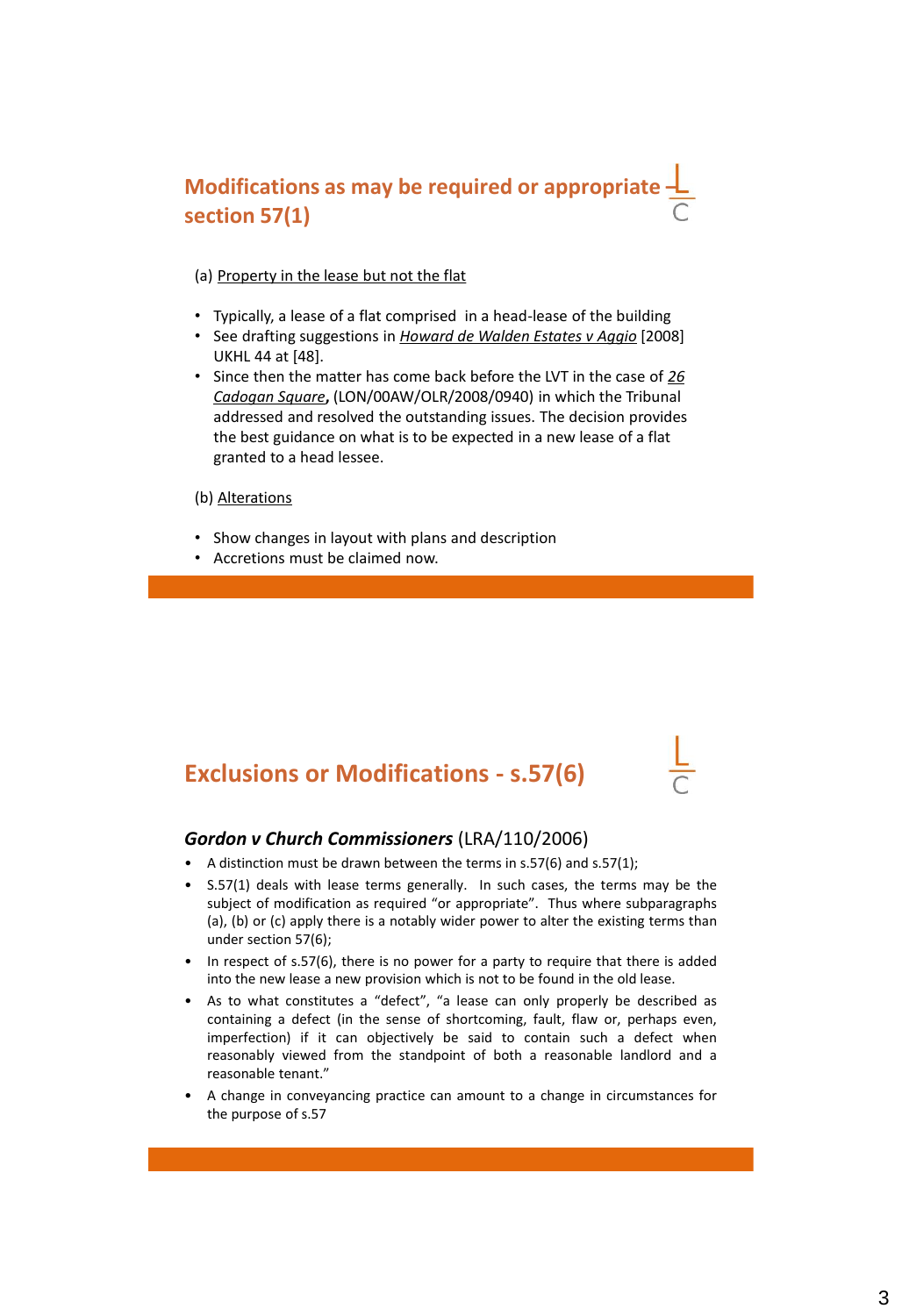#### **Exclusions or Modifications - s.57(6)**



#### **A shift away from Gordon?**

- In *Howard de Walden Estates v Aggio* [2008] Lord Neuberger commented at paragraph 49 that "*Section 57(6) also indicates that the LVT was intended to have relatively wide powers, often involving sophisticated judgment.*"
- This is sometimes cited as suggesting that the decision in Gordon is unduly restrictive: see, for example, the view expressed by the Tribunal in *Flat 17, 50 Sloane Street*  (PJ/LON/00AW/OLR/2010/1297) that had it been necessary to decide the point, the word "modification" is wider than was suggested in *Gordon* and that the approach of Lord Neuberger was to be preferred.

#### **Examples of defects**

- No provision for recovery of legal costs
- Lack of sinking fund
- Lack of full repairing obligations
- Defective insurance provisions
- Council of Mortgage Lenders, Lenders' Handbook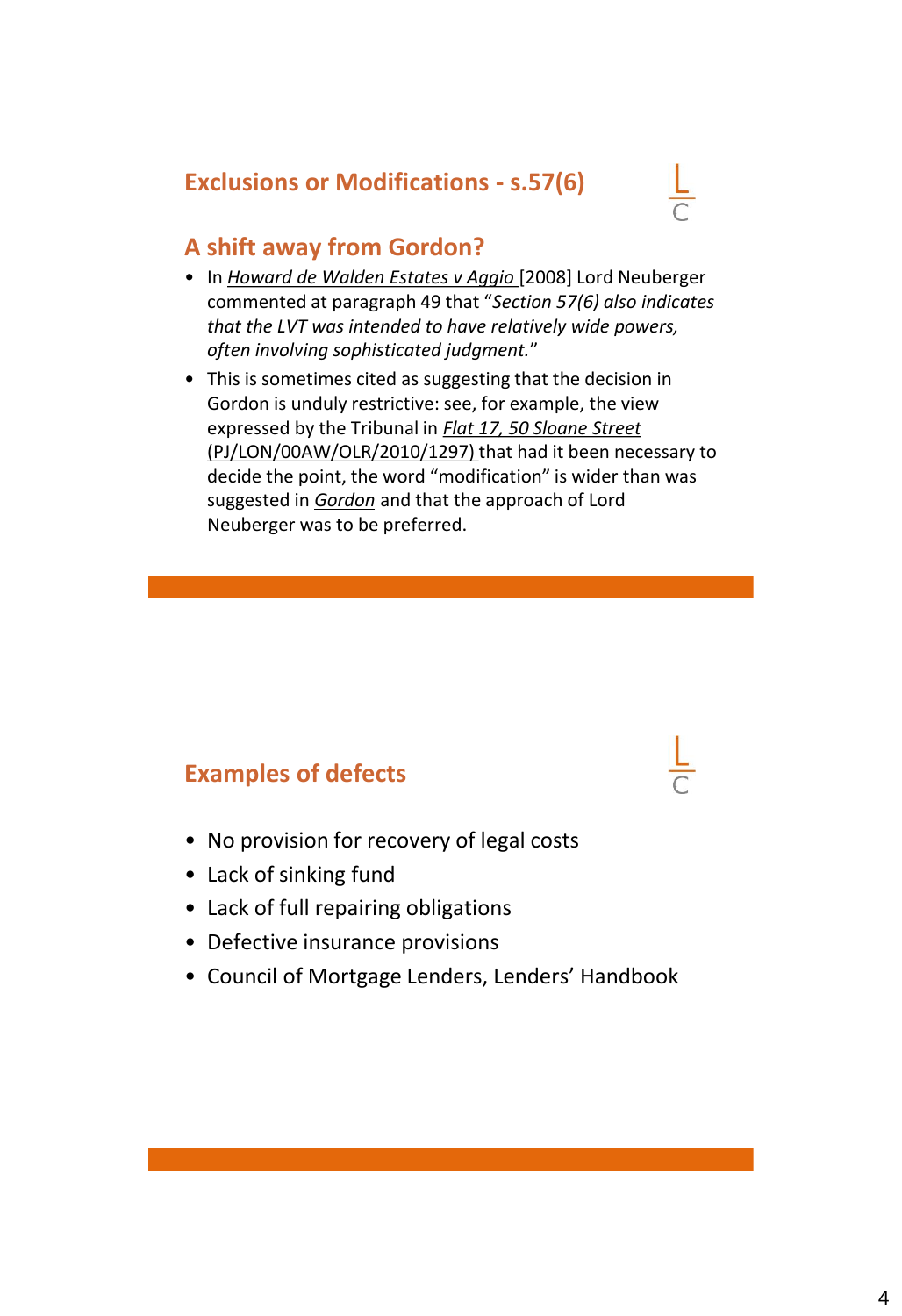#### **Changes since commencement of the lease s. 57(6)(b)**

- Council of Mortgage Lenders, Lenders' Handbook;
- Changes in the value of money;
- Changes in conveyancing practice; and
- New legislation.
- Note the limits, in particular the requirement to show "*it would be unreasonable to include or include without modification, the term in question*".
- Cadogan Estate LON/NL/4214 and LON/NL/5416

### **Service charges s.57(2) – where L has obligation in new lease for provision of services, repairs, maintenance or insurance**

(a) the new lease **may** require payments to be made by the tenant (whether as rent or otherwise) in consideration of those matters or in respect of the cost thereof to the landlord; and

(b) (if the terms of the existing lease **do not include any provision for the making of any such payments** by the tenant or include provision **only for the payment of a fixed amount)** the terms of the new lease shall make, **as from the term date of the existing lease,** such provision as may be just—

> (i) for the making by the tenant of payments related to the cost from time to time to the landlord, and

(ii) for the tenant's liability to make those payments to be enforceable by distress, re-entry or otherwise in like manner as if it were a liability for payment of rent.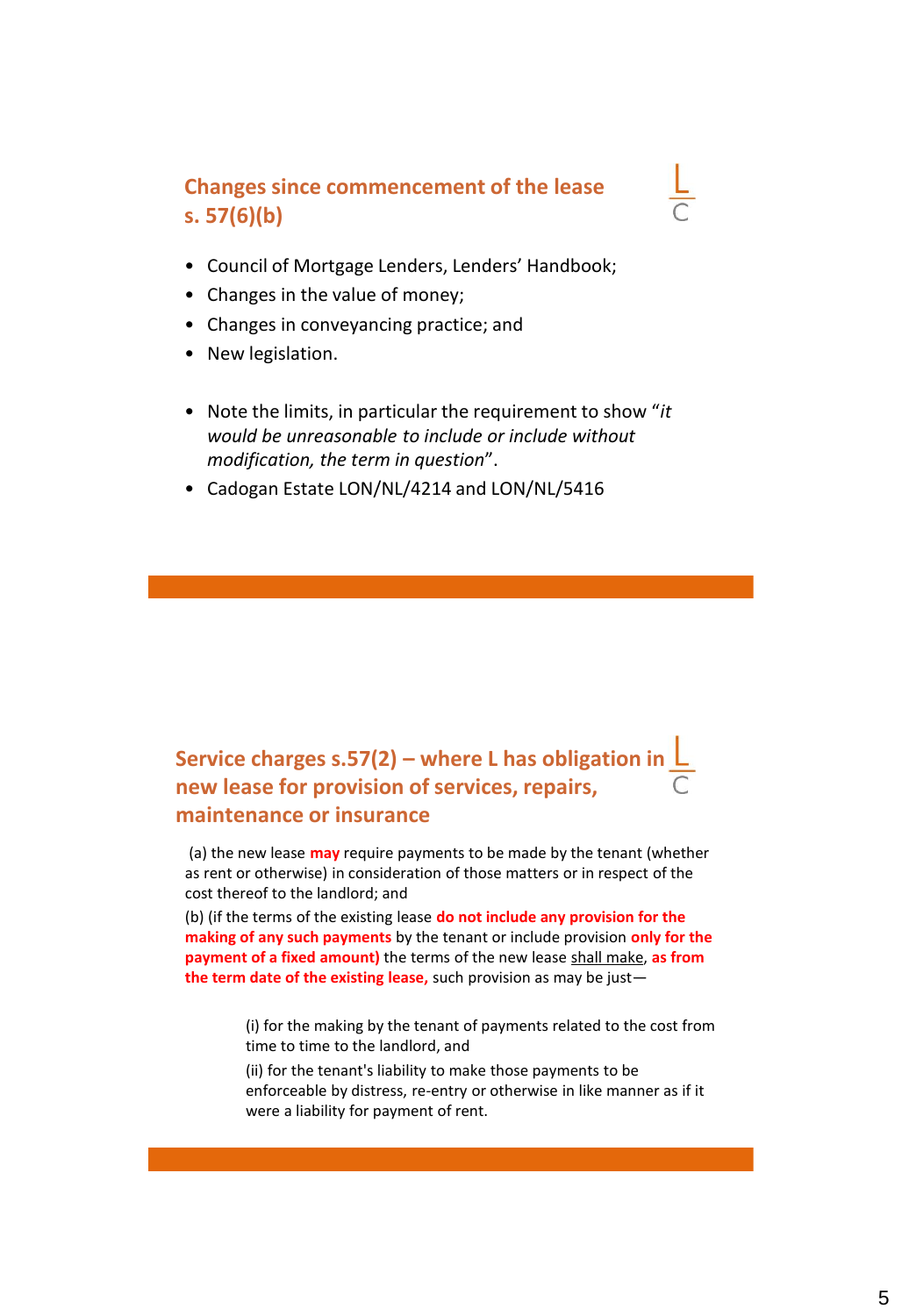

## **Premium – Schedule 13**

- When is the valuation date? Notice of the claim.
- Sum of:
	- Diminution in value of the landlord's interest
	- Landlord's share (50%) of marriage value
	- Compensation for loss re other property
- What else can the landlord require the tenant to pay before completion? Rent and other sums due under the existing lease – Section 56(3)